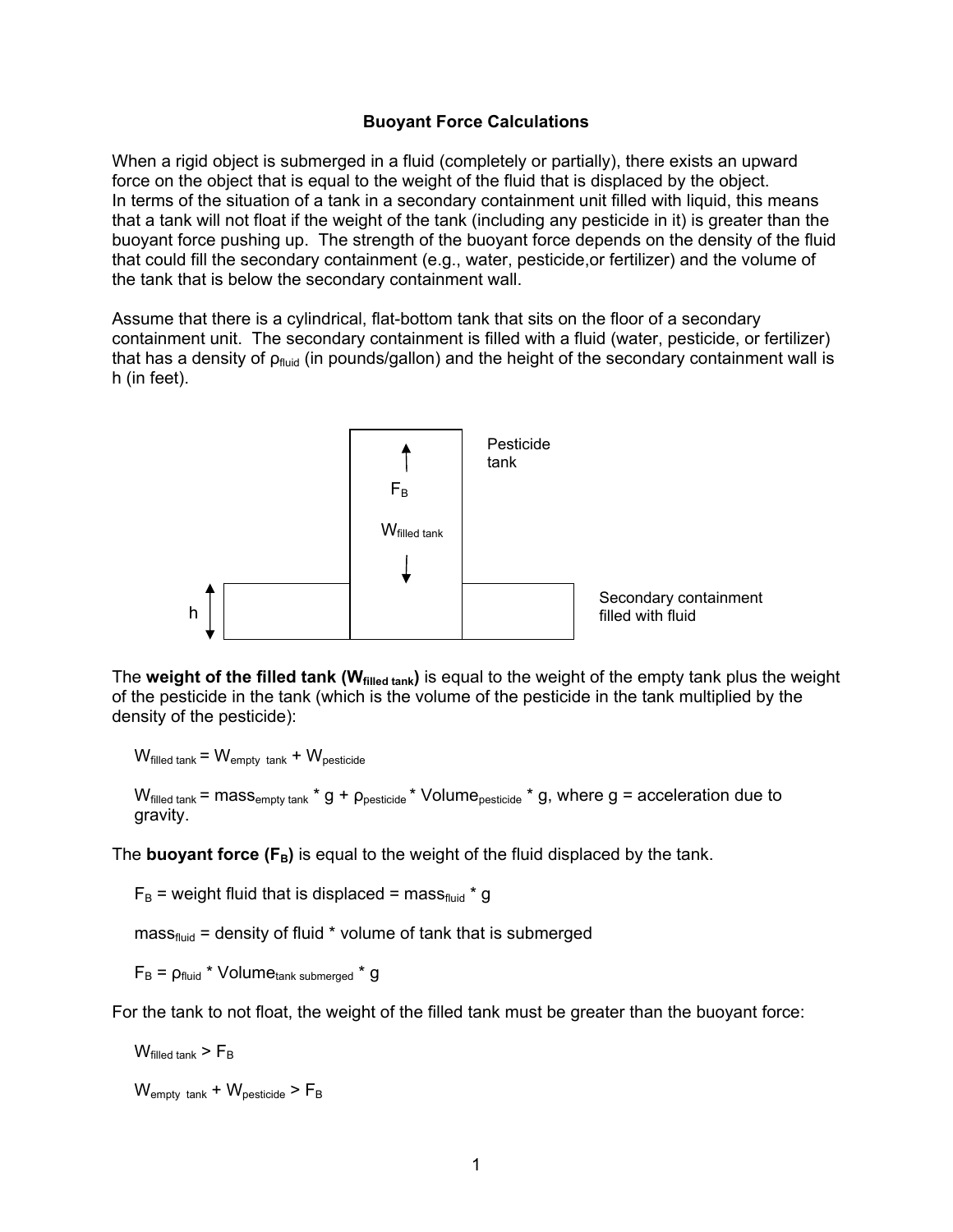```
mass_{empty \, tank} * g + \rho_{\text{pesticide}} * Volume_{\text{pesticide}} * g > \rho_{\text{fluid}} * Volume_{\text{tank submerged}} * g
```
(Dividing this equation by "g" gives the following:)

## **massempty tank + ρpesticide \* Volumepesticide > ρfluid \* Volumetank submerged**

This equation really boils down to: the mass of the filled tank (the tank itself and the pesticide in it) must be greater than the mass of the fluid displaced by the tank. Fortunately, the parts of this equation are all things that will be known for a given situation: (1) the mass of the empty tank; (2) the density of the pesticide, (3) the volume of pesticide in the tank, (4) the density of the fluid that fills the secondary containment (the calculations should be done using the most dense fluid that could fill the secondary containment), and (5) the volume of the tank that is submerged.

One other equation is needed to calculate the volume in a cylindrical tank:

Volume of a cylinder (in gallons) =  $d^2$  \* 5.874 \* h, where

 $d =$  the tank diameter (in feet) and

h = the height of the cylinder (in feet), i.e., the secondary containment wall height when calculating the volume of the tank that is submerged or the level of pesticide in the tank when calculating the mass of the pesticide in the tank.

Here are several examples of the calculations. All three examples use the same tank size and secondary containment height. However, the minimum required height of pesticide in the tank and the material that fills the secondary containment unit (fertilizer or pesticide) varies. The situation is:

- A 2,500-gallon cylindrical steel tank is in secondary containment. The mass of the tank is 1,235 pounds and the tank's diameter is 6 feet.
- The wall of the secondary containment unit is 2 feet high.
- The tank holds pesticide with a density of 8.5 pounds/gallon. (The density of water is 8.3 pounds/gallon.)

**Example 1:** Pesticide and fertilizer are in the same secondary containment unit, with a minimum of 4 feet of pesticide in the tank.

The secondary containment unit also includes a tank that holds liquid fertilizer with a density of 11.6 pounds/gallon. The facility has set the minimum level of pesticide in the tank to be 4 feet.

The worst case (biggest buoyant force) would be if the fertilizer tank failed and the secondary containment unit filled with liquid fertilizer. In this case, the mass of liquid fertilizer displaced by the tank (essentially the buoyant force) would be:

Mass of fluid displaced by  $tanh = p_{fertilizer} * Volume_{tank submerged}$ 

First, calculate the volume of the tank that is submerged in the secondary containment unit:

Volume<sub>tank submerged</sub> (in gal) =  $d^2 * 5.874 * h = 6$  ft  $* 6$  ft  $* 5.874 * 2$  ft = 423 gal.

Then calculate the mass of fertilizer displaced by the tank, which is 4,907 pounds: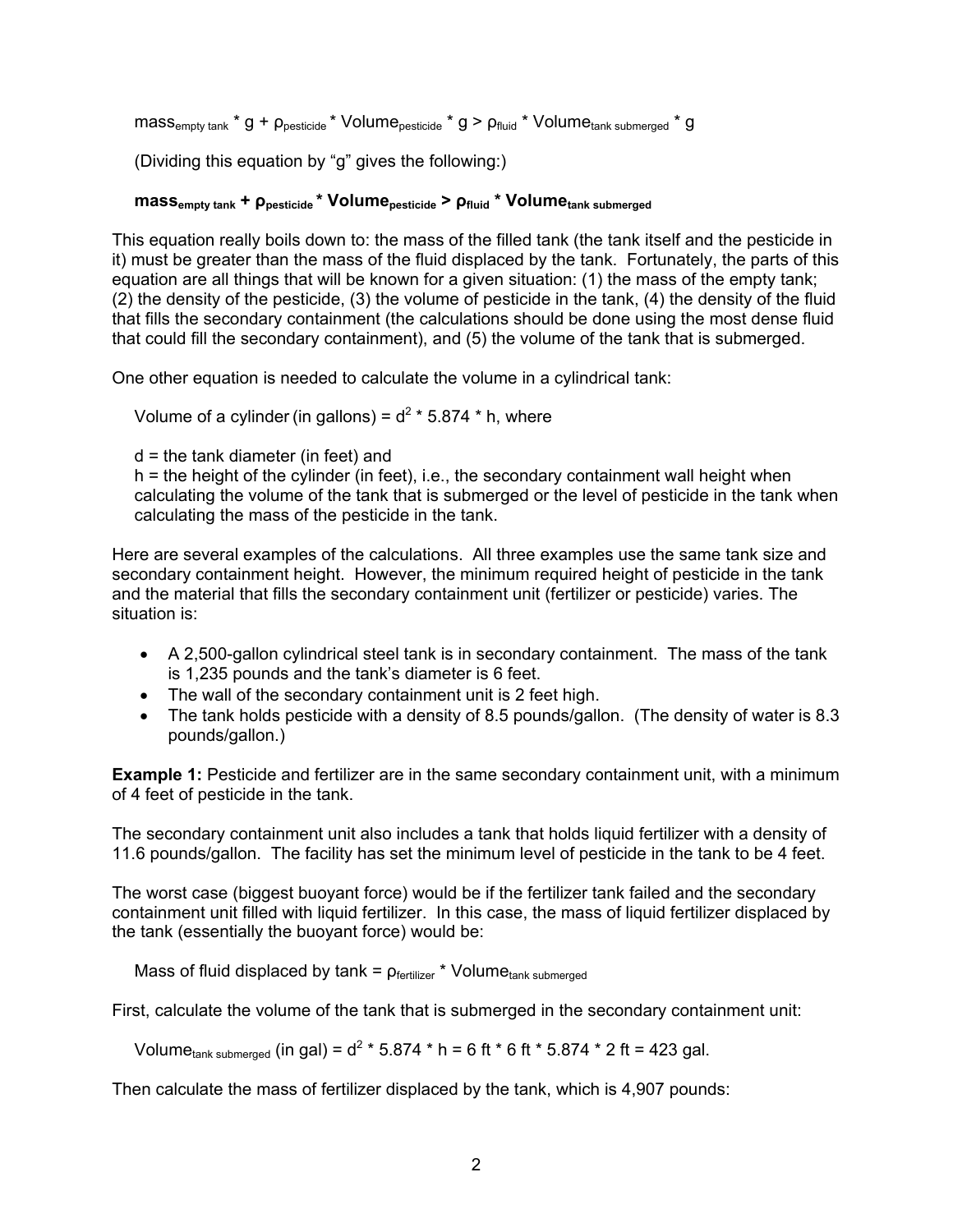Mass of fluid displaced by tank =  $p_{\text{fertilizer}}$  \* Volume<sub>tank submerged</sub> = 11.6 lb/gal \* 423 gal = 4,907 lb

To determine the mass of the filled tank, first calculate the volume of pesticide in the tank:

Volume<sub>pesticide in tank</sub> (in gal) =  $d^2 * 5.874 * h = 6$  ft  $* 6$  ft  $* 5.874 * 4$  ft = 846 gal.

Then determine the mass of the filled tank, which is 8,426 pounds:

mass<sub>filled tank</sub> = mass<sub>empty tank</sub> +  $\rho_{\text{pesticide}}$  \* volume<sub>pesticide</sub> = 1,235 lb + 8.5 lb/gal \* 846 gal  $mass_{\text{filled tank}} = 8,426$  lb.

Because the mass of the filled tank (8,426 pounds) is greater than the mass of fluid displaced by the tank (4,907 pounds), the tank would be considered to be anchored and would not float if the secondary containment unit filled with liquid fertilizer, that pesticide, or water. (The pesticide and water are less dense than the fertilizer, so the buoyant force would be smaller.)

**Example 2:** Pesticide and fertilizer are in the same secondary containment unit, with a minimum of 2 feet of pesticide in the tank.

The secondary containment unit also has a tank that holds liquid fertilizer with a density of 11.6 pounds/gallon. The facility wants to set the minimum level of pesticide in the tank to be 2 feet.

The mass of the fertilizer displaced by the tank is the same as in Example 1 and is 4,907 pounds.

The mass of the filled tank is different than in Example 1, because there is a smaller amount of pesticide in the tank:

Volume<sub>pesticide in tank</sub> (in gal) =  $d^2 * 5.874 * h = 6$  ft  $* 6$  ft  $* 5.874 * 2$  ft = 423 gallons

mass<sub>filled tank</sub> = mass<sub>empty tank</sub> +  $\rho_{\text{pesticide}}$  \* Volume<sub>pesticide</sub> = 1,235 lb + 8.5 lb/gal \* 423 gal mass $_{\text{filled tank}}$  = 4,831 lb

In this example, the mass of the filled tank (4,831 pounds) is less than the mass of fluid displaced by the tank (4,907 pounds), so the tank would not be considered to be anchored and would float if the secondary containment filled with liquid fertilizer.

**Example 3:** Only pesticide is in the secondary containment unit, with a minimum of 2 feet of pesticide in the tank.

Liquid fertilizer is in a separate secondary containment unit, and the pesticide with a density of 8.5 pounds/gallon is the most dense material stored in the secondary containment unit. The facility wants to set the minimum level of pesticide in the tank to be 2 feet.

Because this pesticide is more dense than water, the worst case (biggest buoyant force) would be if the secondary containment unit filled with this pesticide. In this case, the mass of fluid displaced by the tank would be:

Mass of fluid displaced by tank =  $\rho_{\text{pesticide}}$  \* Volume<sub>tank submerged</sub> = 8.5 lb/gal \* 423 gal = 3,596 lb

The mass of the filled tank is 4,831 pounds, as calculated in Example 2: